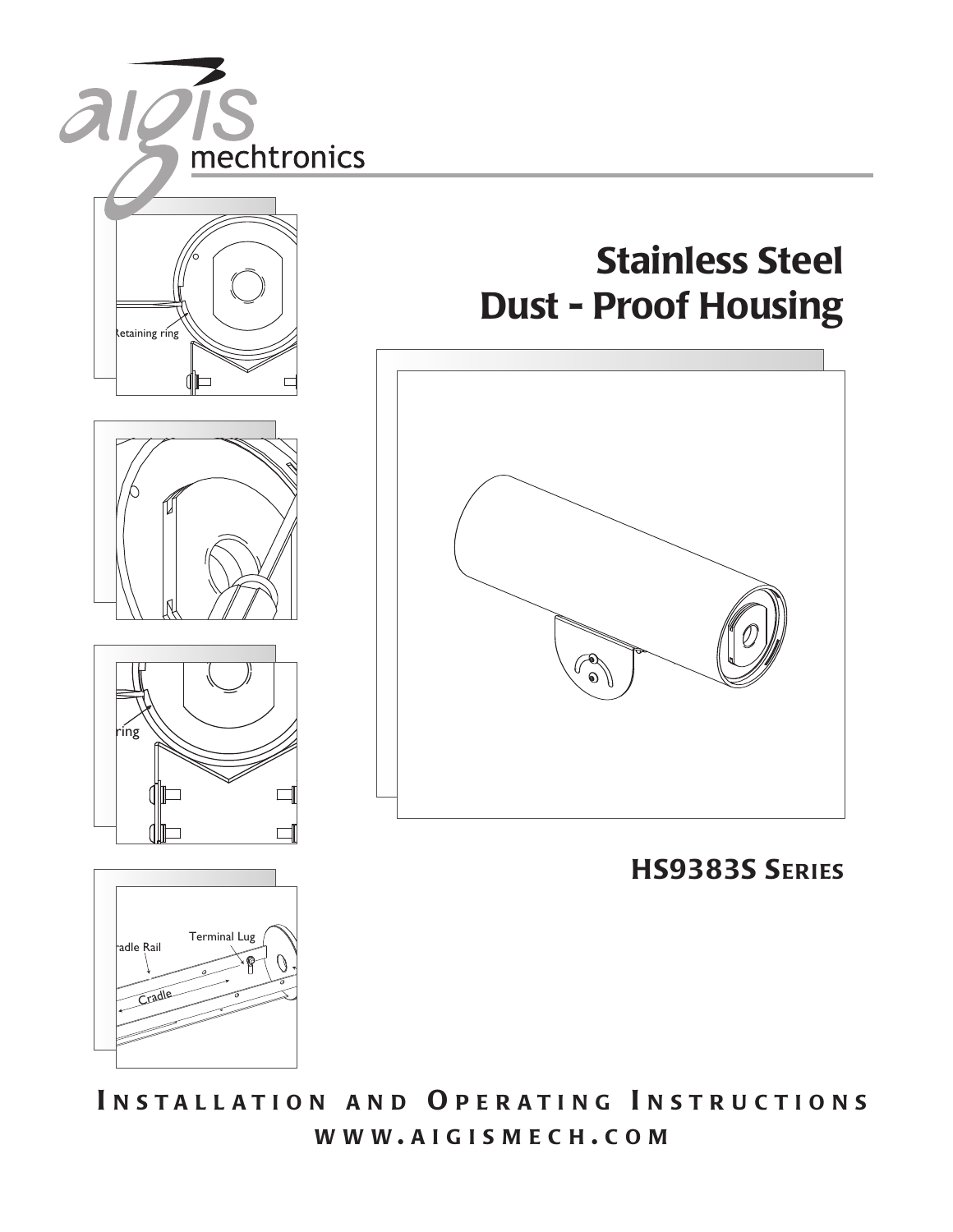## **IMPORTANT SAFEGUARDS**

- 1. Read Instructions All the safety and operating instructions should be read before the unit is operated.
- 2. Retain Instructions The safety and operating instructions should be retained for future reference.
- 3. Heed Warnings All warnings on the unit and in the operating instructions should be adhered to.
- 4. Follow Instructions All operating and use instructions should be followed.
- 5. Cleaning Unplug the unit from the outlet before cleaning. Do not use liquid cleaners or aerosol cleaners. Use a damp cloth for cleaning.
- 6. Attachments Do not use attachments not recommended by the product manufacturer as they may cause hazards.
- 7. Accessories Do not place this unit on an unstable stand, tripod, bracket, or mount. The unit may fall, causing serious injury to a person and serious damage to the unit. Use only with a stand, tripod, bracket, or mount recommended by the manufacturer, or sold with the product. Any mounting of the unit should follow the manufacturer's instructions, and should use a mounting accessory recommended by the manufacturer.



An appliance and cart combination should be moved with care. Quick stops, excessive force, and uneven surfaces may cause the appliance and cart combination to overturn.

- 8. Ventilation Openings in the enclosure, if any, are provided for ventilation and to ensure reliable operation of the unit and to protect it from overheating. These openings must not be blocked or covered. This unit should not be placed in a built-in installation unless proper ventilation is provided or the manufacturer's instructions have been adhered to.
- 9. Power Sources This unit should be operated only from the type of power source indicated on the marking label. If you are not sure of the type of power supply you plan to use, consult your appliance dealer or local power company. For units intended to operate from battery power, or other sources, refer to the operating instructions.
- 10. Grounding or Polarization This unit may be equipped with a polarized alternating-current line plug (a plug having one blade wider than the other). This plug will fit into the power outlet only one way. This is a safety feature. If you are unable to insert the plug fully into the outlet, try reversing the plug. If the plug should still fail to fit, contact your electrician to replace your obsolete outlet. Do not defeat the safety purpose of the polarized plug.

Alternately, this unit may be equipped with a 3-wire grounding-type plug, a plug having a third (grounding) pin. This plug will only fit into a grounding-type power outlet. This is a safety feature. If you are unable to insert the plug into the outlet, contact your electrician to replace your obsolete outlet. Do not defeat the safety purpose of the grounding-type plug.

- 11. Power-Cord Protection Power-supply cords should be routed so that they are not likely to be walked on or pinched by items placed upon or against them, paying particular attention to cords and plugs, convenience receptacles, and the point where they exit from the appliance.
- 12. Power Lines An outdoor system should not be located in the vicinity of overhead power lines or other electric light or power circuits, or where it can fall into such power lines or circuits. When installing an outdoor system, extreme care should be taken to keep from touching such power lines or circuits as contact with them might be fatal. U.S.A. models only - refer to the National Electrical Code Article 820 regarding installation of CATV systems.
- 13. Overloading Do not overload outlets and extension cords as this can result in a risk of fire or electric shock.
- 14. Object and Liquid Entry Never push objects of any kind into this unit through openings as they may touch dangerous voltage points or short-out parts that could result in a fire or electric shock. Never spill liquid of any kind on the unit.
- 15. Servicing Do not attempt to service this unit yourself as opening or removing covers may expose you to dangerous voltage or other

hazards. Refer all servicing to qualified service personnel.

- 16. Damage Requiring Service Unplug the unit from the outlet and refer servicing to qualified service personnel under the following conditions:
	- a. When the power-supply cord or plug is damaged.
	- b. If liquid has been spilled, or objects have fallen into the unit.
	- c. If the unit has been exposed to rain or water.
	- d. If the unit does not operate normally by following the operating instructions. Adjust only those controls that are covered by the operating instructions, as an improper adjustment of other controls may result in damage and will often require extensive work by a qualified technician to restore the unit to its normal operation.
	- e. If the unit has been dropped or the cabinet has been damaged.
	- f. When the unit exhibits a distinct change in performance--this indicates a need for service.
- 17. Replacement Parts When replacement parts are required, be sure the service technician has used replacement parts specified by the manufacturer or have the same characteristics as the original part. Unauthorized substitutions may result in fire, electric shock or other hazards.
- 18. Safety Check Upon completion of any service or repairs to this unit, ask the service technician to perform safety checks to determine that the unit is in proper operating condition.
- 19. Coax Grounding If an outside cable system is connected to the unit, be sure the cable system is grounded. U.S.A. models only--Section 810 of the National Electrical Code, ANSI/NFPA No.70-1981, provides information with respect to proper grounding of the mount and supporting structure, grounding of the coax to a discharge unit, size of grounding conductors, location of discharge unit, connection to grounding electrodes, and requirements for the grounding electrode.
- 20. Lightning For added protection of this unit during a lightning storm, or when it is left unattended and unused for long periods of time, unplug it from the wall outlet and disconnect the cable system. This will prevent damage to the unit due to lightning and power-line surges.

## **FCC & ICES INFORMATION**

#### **(U.S.A. and Canadian Models Only)**

**WARNING** - This equipment has been tested and found to comply with the limits for a Class B digital device, pursuant to Part 15 of the FCC Rules and ICES-003 of Industry Canada. These limits are designed to provide reasonable protection against harmful interference when the equipment is operated in a residential installation. This equipment generates, uses and can radiate radio frequency energy and, if not installed and used in accordance with the instructions, may cause harmful interference to radio communications. However, there is no guarantee that interference will not occur in a particular installation. If this equipment does cause harmful interference to radio or television reception, which can be determined by turning the equipment off and on, the user is encouraged to try to correct the interference by one or more of the following measures:

- Reorient or relocate the receiving antenna.
- Increase the separation between the equipment and receiver.
- Connect the equipment into an outlet on a circuit different from that to which the receiver is connected.
- Consult the dealer or an experienced radio/TV technician for help.

Intentional or unintentional changes or modifications not expressly approved by the party responsible for compliance shall not be made. Any such changes or modifications could void the user's authority to operate the equipment.

The user may find the following booklet prepared by the Federal Communications Commission helpful: "How to Identify and Resolve Radio-TV Interference Problems". This booklet is available from the U.S. Government Printing Office, Washington, DC 20402, Stock No. 004-000-00345-4.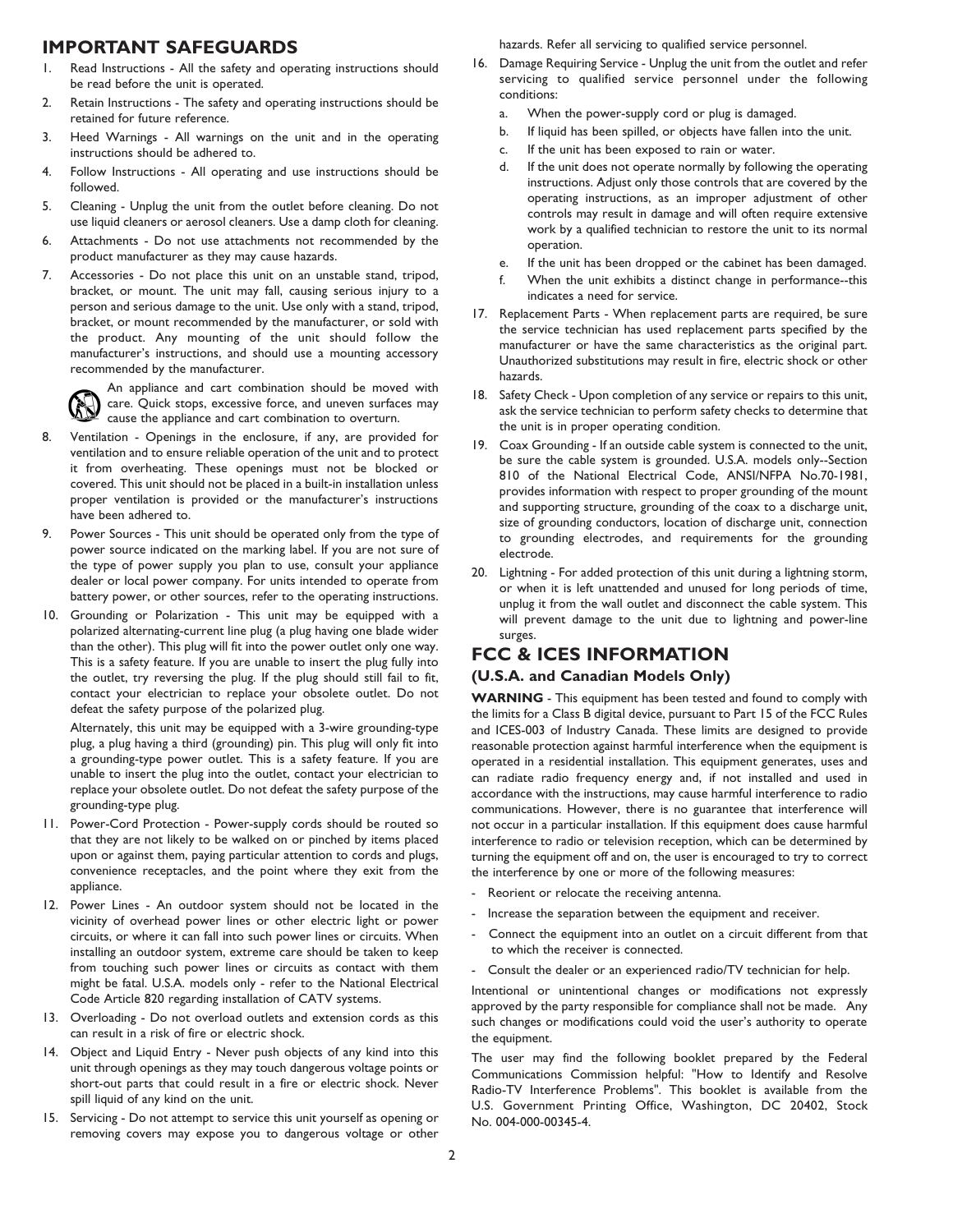## **SAFETY PRECAUTIONS**





**CAUTION:** TO REDUCE THE RISK OF ELECTRICAL SHOCK, DO NOT OPEN COVERS. NO USER SERVICEABLE PARTS INSIDE. REFER SERVICING TO QUALIFIED SERVICE PERSONNEL.

This label may appear on the bottom of the unit due to space limitations.



The lightning flash with an arrowhead symbol within an equilateral triangle is intended to alert the user to the presence of uninsulated "dangerous voltage" within the product's enclosure that may be of sufficient magnitude to constitute a risk of electric shock to persons.



The exclamation point within an equilateral triangle is intended to alert the user to presence of important operating and maintenance (servicing) instructions in the literature accompanying the appliance.

## **1 UNPACKING**

Unpack carefully. This is electromechanical equipment and should be handled with care.

Verify the unit model number.

Verify that parts listed as follows have been included.

## **Hardware Kit**

**Quantity Part Description**

| $\mathbf{2}$ | 1/4-20 x 1/4-inch BHCS (Button Head Cap Screw) |
|--------------|------------------------------------------------|
| 2            | 1/4-20 x 3/8-inch BHCS (Button Head Cap Screw) |
| 2            | 1/4-20 x 1/2-inch BHCS (Button Head Cap Screw) |
|              | 1/4-20 x 5/8-inch BHCS (Button Head Cap Screw) |
|              | 1/4-20 x 3/4-inch BHCS (Button Head Cap Screw) |
|              | 0.4 mm (0.016 in) Plastic Spacer               |
|              | 1.65mm (0.292 in) Plastic Spacer               |
|              | 3.9 mm (0.154 in) Plastic Spacer               |
|              | 7.4 mm (0.292 in) Plastic Spacer               |
|              | 9.8 mm (0.385 in) Plastic Spacer               |
| 2            | 5/16 Flat Washers                              |
| 2            | 1/4 Lock Washer                                |
|              | Cable Ties                                     |
|              | Bit Driver 5/32                                |
|              |                                                |

If an item appears to have been damaged in shipment, replace it properly in its carton and notify the shipper. If any items are missing, notify an Aigis Mechtronics Sales Representative or Customer Service. The shipping carton is the safest container in which the unit may be transported. Save it for possible future use.

## **2 SERVICE**

If the unit ever needs repair service, the customer should contact Aigis Mechtronics for return authorization and shipping instructions.

## **3 CARE AND MAINTENANCE**

There are no moving parts in this unit. Regularly scheduled maintenance will help prolong the operation life of this unit. Clean the viewing window as needed with a mild, nonabrasive detergent in water and a soft cloth.

## **4 DESCRIPTION**

The HS9383S Series of environmental housings are attractive stainless steel enclosures designed for CCD camera installations.

## **5 INSTALLATION**

**This installation should be made by a qualified service person and conform to all local codes.**

### **5.1 Model Designation**

| Model<br>No.       | <b>Rated Input</b>  | Range        | <b>Voltage</b><br>Output |  |  |
|--------------------|---------------------|--------------|--------------------------|--|--|
| <b>HS9383S</b>     |                     |              |                          |  |  |
| HS9383S-2H         | 24 VAC,<br>50/60 Hz | 21.6 to 26.6 | 24 VAC,<br>50/60 Hz      |  |  |
| HS9383S-5H         | 230VAC<br>50Hz      | 207-253      | 24VAC<br>50/60Hz         |  |  |
| HS9383S-6H         | 120VAC<br>50/60 Hz  | 108 to 132   | 24VAC,<br>50/60 Hz       |  |  |
| Power Requirements |                     |              |                          |  |  |

pwer Requirements: Heater requires 10 watts.

**Do Not Exceed 30 VAC Input** on 24 VAC models. Operation above 30 VAC violates low voltage operation (Class 2 Specifications). Normal operation is 24 VAC.

#### **Maximum Camera/Lens Size:**

**Model Numbers HS9383S, HS9383S02H and HS98383S-5H** accept cameras up to 2.5 x 2.3 in (64 W x 58 H mm), lenses up to 2.6 x 2.9 in (67 W x 75 H mm), and camera/lens combinations up to 7.0 in (178mm).

**Model Numbers HS9383S-5H and HS9383S-6H** accept cameras up to 2.5 x 2.3 in (64 W x 58 H mm), lenses up to 2.6 x 2.9 in (67 W x 75 H mm), and camera/lens combinations up to 9.0 in (228.6 mm).

### **5.2 Tools Required**

Min. 3/16 x 4-inch Flat blade screwdriver Phillips head screwdriver 5/32-inch (or 4 mm) hex wrench 5/16-inch (or 8 mm) hex wrench 1-3/4-inch open end wrench Or 10-inch Channel lock pliers 10-inch adjustable wrench Wire cutter/stripper/crimper tool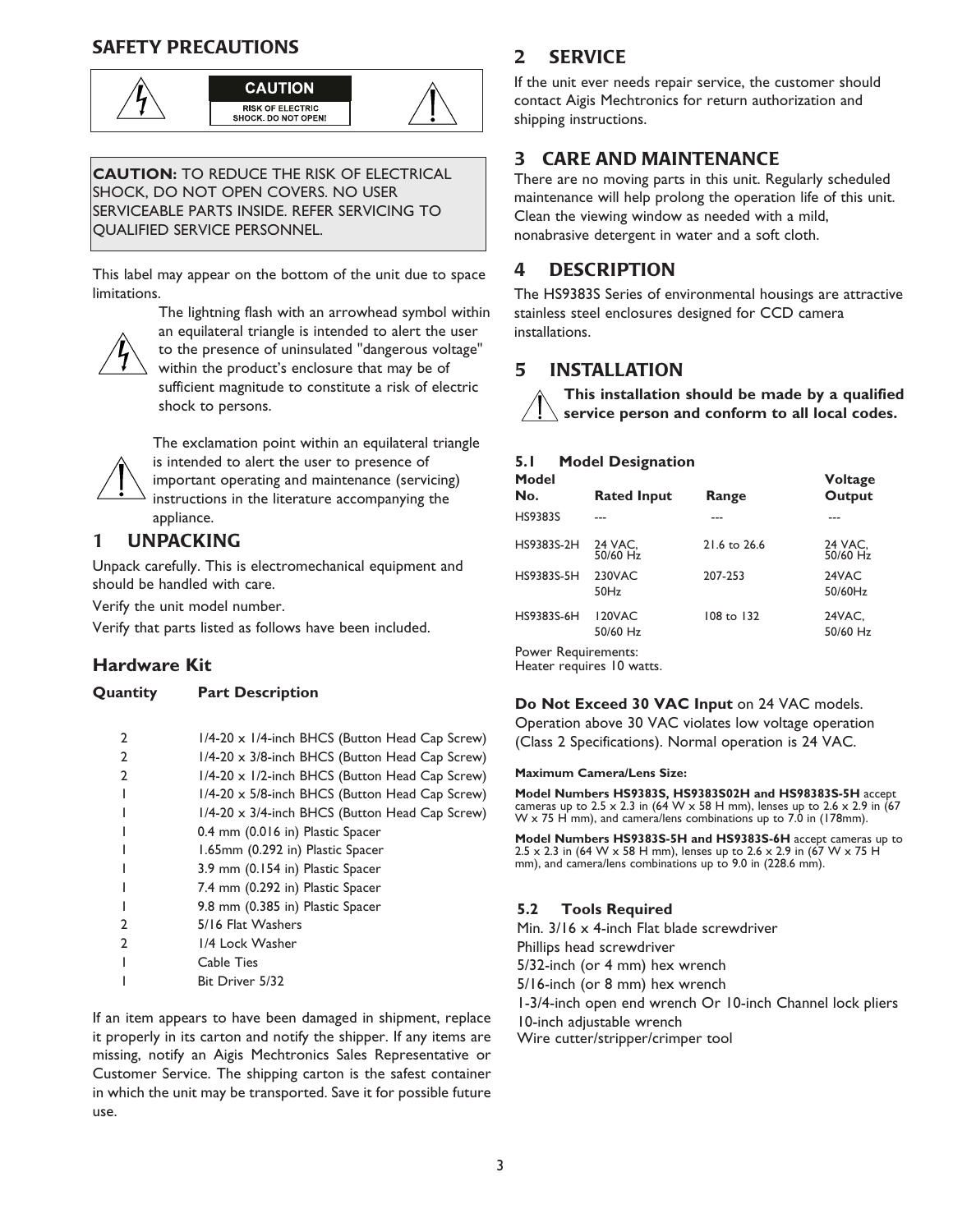#### **5.3 Cable Requirements Video Transmission (Coaxial)**

| Cable Type:                                                                             | RG-59/U (Runs < 1000 ft)<br>RG-11/U (Runs < 2000 ft).                                                                                    |
|-----------------------------------------------------------------------------------------|------------------------------------------------------------------------------------------------------------------------------------------|
| Cable Size:                                                                             | Outside diameter between 4.6mm<br>$(0.181$ in) & 7.9 mm $(0.312$ in).                                                                    |
| Cable Shape:<br>Shield:<br>Center Conductor:<br>DC Resistance:                          | Round.<br>$\geq$ 93% Braided Copper Shield.<br>Stranded Copper Center.<br>≥15 Ohms/1000 ft (RG-59/U)<br>$\geq$ 6 Ohms/1000 ft (RG-11/U). |
| Cable Impedence:<br>Agency Rating:<br>Environmental:<br>Temperature Rating:<br>Sources: | 75 Ohm.<br>UL<br>Outdoor rated.<br>80 ; C.<br>Belden 9259<br>Belden 9238.                                                                |
| <b>Input Power Cord - North American</b><br>Cable Type:                                 | SJTOW-A rated.                                                                                                                           |
| Cable Size:                                                                             | Outside diameter between 4.3 mm<br>(0.170 in) & 11.9 mm (0.470 in).                                                                      |
| Cable Shape:                                                                            | Round.                                                                                                                                   |
| Conductors:                                                                             | 3 conductor version and<br>2 conductor version.                                                                                          |
| Agency Rating:                                                                          | UL/C.S.A., UL VW-1.                                                                                                                      |
| Environmental:                                                                          | Outdoor rated.                                                                                                                           |
| Temperature Rating:                                                                     | $105$ ; C.                                                                                                                               |
| Voltage Rating:                                                                         | 300 V.                                                                                                                                   |
| Sources:                                                                                | Belden 19506<br><b>Belden 19509</b><br>Northwire 573939                                                                                  |
| <b>Input Power Cord - European</b><br>Cable Type:                                       | H05RN-F3G0.75 and<br>H05RN-F3G1.00.                                                                                                      |
| Cable Size:                                                                             | Outside diameter between 4.3 mm<br>$(0.170 \text{ in})$ & 11.9 mm $(0.470 \text{ in})$ .                                                 |
| Cable Shape:                                                                            | Round.                                                                                                                                   |
| Conductors:                                                                             | 3 conductor version and<br>2 conductor version.                                                                                          |
| Agency Rating:                                                                          | VDE.                                                                                                                                     |
| Environmental:                                                                          | Outdoor rated.                                                                                                                           |
| Sources:                                                                                | Olflex 1600252<br>Olflex 1600253.                                                                                                        |
| <b>Lens Control Cable</b>                                                               |                                                                                                                                          |
| Cable Type:                                                                             | Jacketed multiconductor cable.                                                                                                           |
| Cable Size:                                                                             | Outside diameter between 4.3 mm<br>(0.170 in) & 11.9 mm (0.470 in).                                                                      |

| Cable Size:                        | Outside diameter between 4.3 mr<br>$(0.170 \text{ in})$ & 11.9 mm $(0.470 \text{ in})$ . |
|------------------------------------|------------------------------------------------------------------------------------------|
| Cable Shape:                       | Round.                                                                                   |
| Shield:                            | Overall shielding.                                                                       |
| Conductors:                        | Stranded 20 to 16 AWG wire.                                                              |
| No. of Conductors: 4 and 8.        |                                                                                          |
| Conductor Insulation: Color coded. |                                                                                          |
| Sources:                           | Belden 9552<br><b>Belden 9554.</b>                                                       |
|                                    |                                                                                          |

## **5.4 Cradle Removal**

1. Remove the cradle from the housing by first removing the rear retaining ring from the rear cap. Place a flat blade screwdriver underneath the relieved portion of the retaining ring and gently pry it outward. See **Figure 1**.



## **Figure 1: Removing Rear Retaining Ring**

2. Place the blade of the screwdriver under the lip of the raised section in the rear cap, gently push the screwdriver against the housing. Pull the cradle from the housing. See **Figure 2**.



**Figure 2: Removing Cradle Assembly**

#### **5.5 Camera/Lens Installation**

With the cradle removed from the housing, follow all of the steps below.

1. Place the camera/lens combination into the cradle assembly.

#### **Fixed Lens Cameras:**

Position the camera/lens 1 mm (0.04 in) away from the faceplate. The camera/lens are secured to the cradle with a 1/4-20 button head cap screw (BHCS) and a combination of nylon spacers and washers. See **Figure 3**.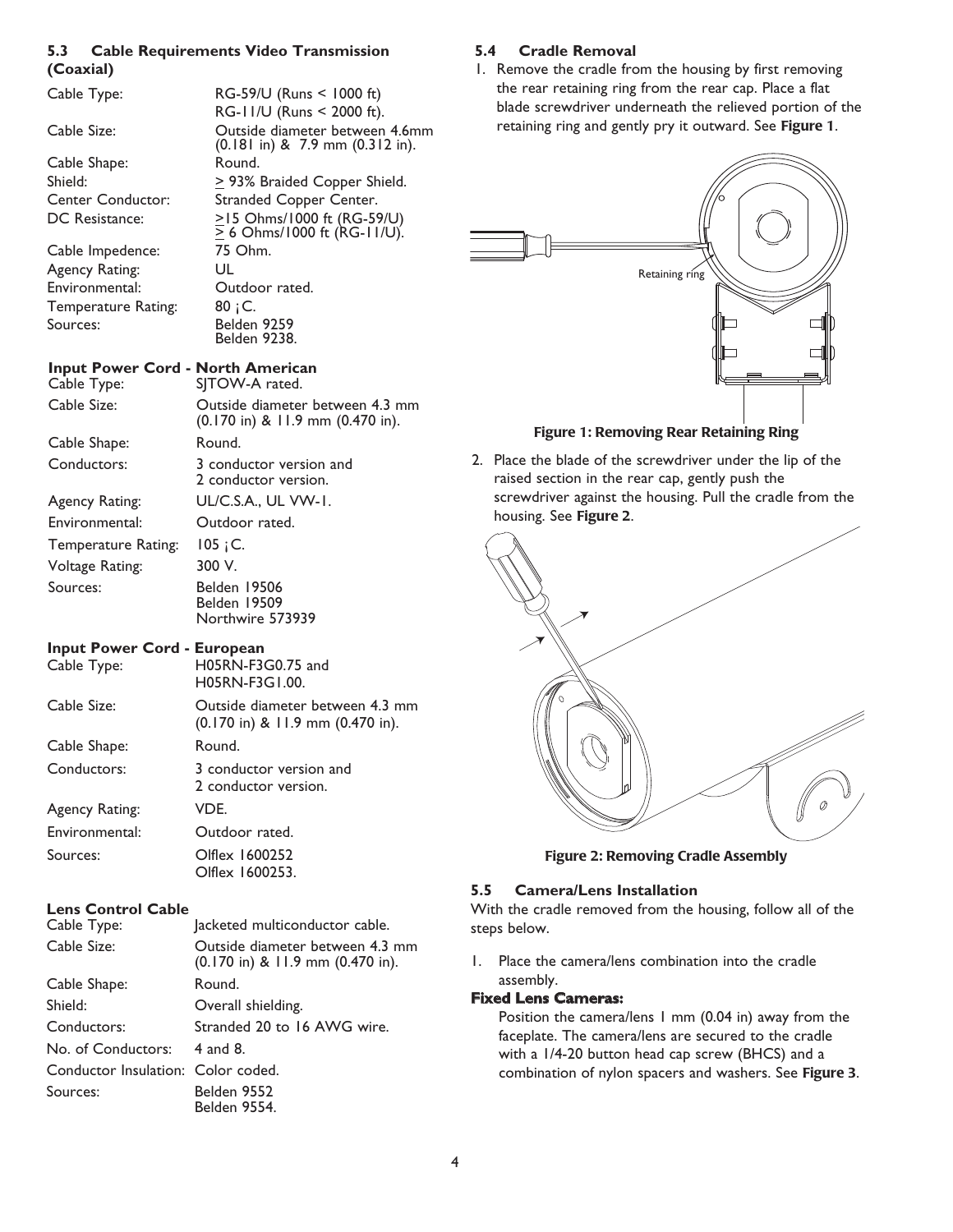

**Figure 3: Mounting a Fixed Lens Camera**

**Zoom Lens Cameras:** Allow 3/16-inch (5 mm) clearance from the front face of the lens to the front faceplate of the cradle during the camera/lens assembly. This clearance provides the necessary space for the lens to extend outward when zooming. Secure both the camera and the lens to the cradle with the  $\frac{1}{4}$ -20 BHCS and appropriate plastic spacer. See **Figure 4.**



**Figure 4: Mounting a Zoom Lens Camera**

#### **5.7 Video Cable Connection**

**WARNING:** Only use the cables specified under INSTALLATION, Cable Requirements for wiring of all cameras and lenses.

1. Pull the video cable through the conduit fitting and make sure that the threaded section of the fitting mates up with the threads on the rear cap.

- 2. Pull the video cable through the threaded hole in the rear cap of the cradle.
- 3. Connect the video cable to the camera.
- 4. If using a zoom lens, pull the lens cable through the conduit fitting and attach to the zoom lens pursuant to the manual supplied with that product.

#### **5.8 Power Connection**

*5.8.1 Power Connection HS9383S* 

- 1. Pull the wires through the conduit fitting and make sure that the threaded section of the fitting mates up with the threads in the rear cap.
- 2. Pull the wires through the threaded hole in the rear cap of the cradle.
- 3. A screw, nut and terminal lug are provided for the safety ground.
- 4. Unscrew the terminal lug and attach the ground wire. Attach the lug back to the rail of the cradle.
- 5. Connect the power wires to the camera per instructions provided with the camera.

#### *5.8.2 Power Connection HS9383-2H*

- Pull the wires through the conduit fitting and make sure that the threaded section of the fitting mates up with the threads in the rear cap.
- 2. Pull the power wires through the threaded hole in the rear cap of the cradle.
- 3. A screw, nut and terminal lug are provided for the safety ground. See **Figure 5**.



#### **Figure 5: Power Connection**

- 4. Unscrew the terminal lug and attach it to the ground wire. Attach the lug back to the rail of the cradle.
- 5. Install the power wires by using the gray connectors provided. Push and hold the side of the connector that does not have wires in it. Slide the tip of the wire into the opening of the connector until it stops then release. Repeat this same operation for the other connector. See **Figure 5**.
- 6. Connect the camera to the black and white wires per the instructions provided with your camera.



**Figure 6: Wire Connectors**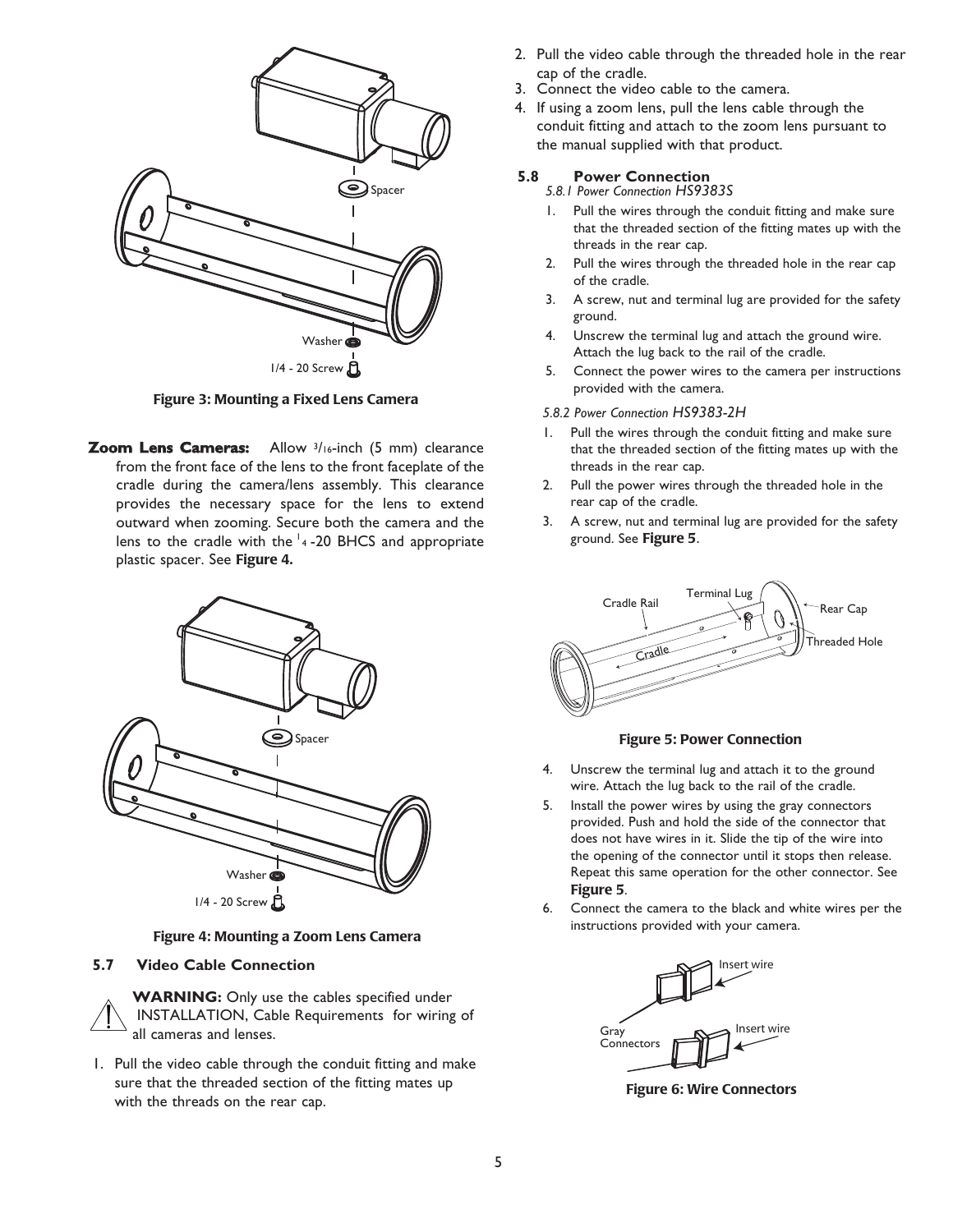#### *5.8.3 Power Connection HS9383S-6H*

- 1. Installing a 24-volt camera into the HS9383S-6H housing utilizes the internal transformer for the camera.
- 2. Pull the wires through the conduit fitting and make sure that the threaded section of the fitting mates up with the threads in the rear cap.
- 3. Pull the wires through the threaded hole in the rear cap of the cradle.
- 4. A screw, nut and terminal lug are provided for the safely ground.
- 5. Unscrew the terminal lug and attach the ground wire. Attach the lug back to the rail of the cradle.
- 6. Connect the supply (115Vac ) to the primary flying leads of the transformer (white wire on pin1, black wire on pin 6 ). Gray connectors have been pre wired with these connections. See **Figure 6**. Push and hold the side of the connector that does not have wires in it. Slide the tip of the wires into the opening of the connector until it stops then release. Repeat theses operations for th other side.
- 7. Connect the secondary flying leads to the camera s 24-volt input. See **Figure 7.**



**Figure 7: HS9383S-6H Transformer Wired for 24 Volt Camera** 

#### **5.9 Desiccant Bag**

There is one desiccant bag provided with this housing to absorb moisture. Remove the adhesive strip on the back of the desiccant bag and adhere the bag to the cradle in a location that will not interfere with the camera or sliding the cradle back into the housing.

#### **5.10 Re-installing the Cradle Assembly**

- 1. Place the cradle in the housing, push the front cap of the cradle past the rubber o-ring in the rear of the housing, stop pushing when the rear cap of the cradle is touching the o-ring in the rear of the housing.
- 2. Insert the tip of a flat head screwdriver in the slot of the housing, lay the screwdriver across the raised section of the rear cap, and push in towards the housing to close the cradle. See **Figure 8**.



**Figure 8: Inserting Cradle Assembly**

- 3. Replace the rear retaining ring by inserting it into the housing groove. This secures the cradle assembly in the housing. If the housing needs to be tamper-resistant, the HS9380TK (purchased separately) should be installed at this time.
- 4. Attach the housing to the appropriate mount using instructions provided with the mount. According to the orientation of the housing, the cradle assembly may need rotating to align the camera image. To rotate the cradle assembly (while mounted), use 1-3/4 wrench or channel lock pliers to grasp the flats on the raised section of the rear cap to rotate to the desired position. This is best accomplished while viewing the image on the monitor. See **Figure 8.**



**Figure 9: Rotate Cradle Assembly**

#### **5.11 Installing Conduit**

- 1. Apply pipe sealant or teflon tape to the threaded section of the conduit fitting.
- 2. Install fitting in the rear cap and tighten with an adjustable wrench.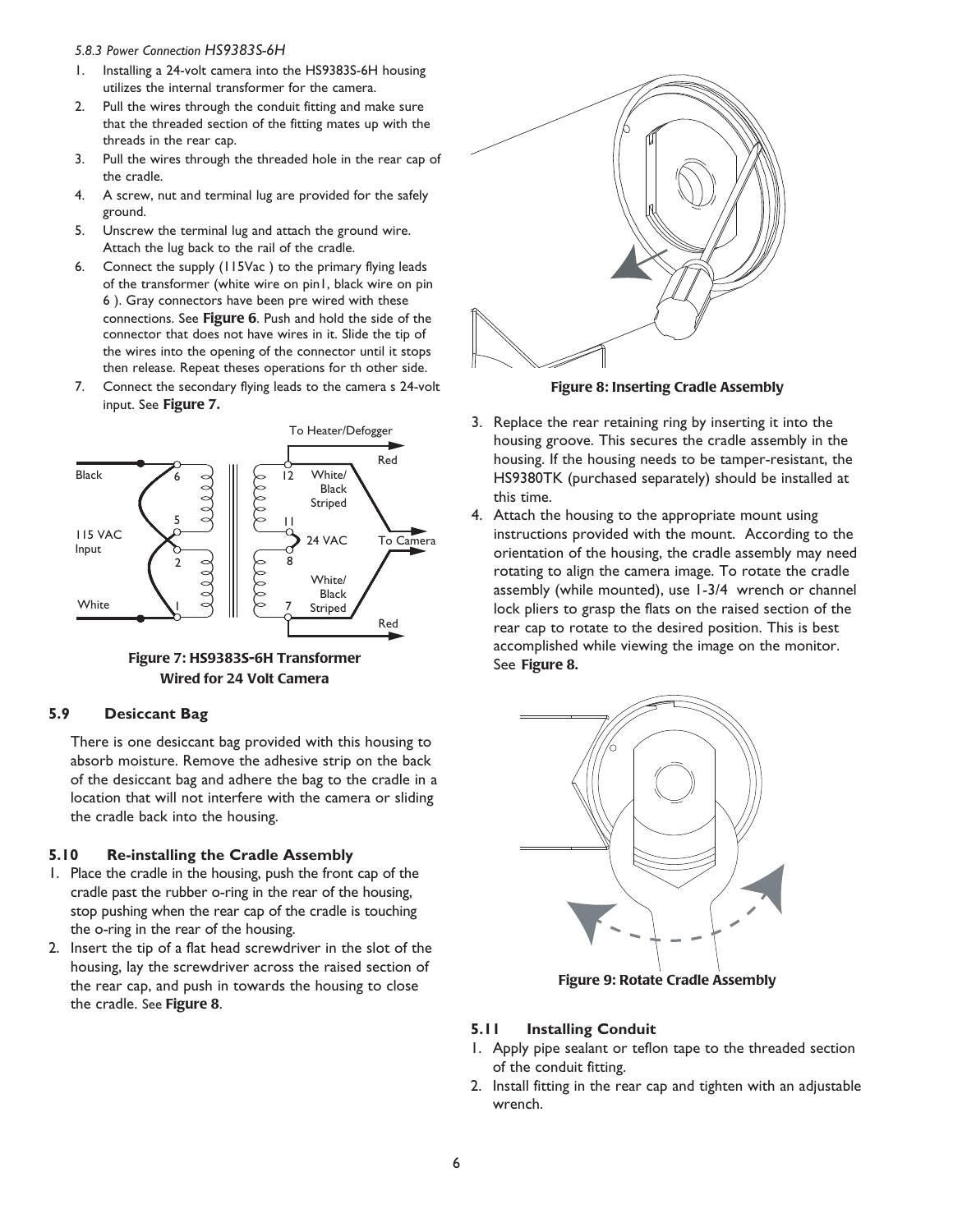## **6. MOUNTING**

1. Determine a secure mounting location.

## 2. **Cautions:**

- a. For a secure installation, use four 8-mm (5/16-in) diameter fasteners (not included). Use stainless steel or zinc plated fasteners.
- b. If bolts are used, they should extend through the mounting surface and be secured with flat washers, lock washers, and nuts on the opposite side. Each bolt must have a minimum pull-out strength of 200 kg (450 lb).
- c. If studs are used, they should be anchored in concrete or welded to a steel backer plate. Each stud must have a minimum pull out strength of 200 kg (450 lb).
- c. If studs are used, they should be anchored in concrete or welded to a steel backer plate. Each stud must have a minimum pull out strength of 200 kg (450 lb).
- d. If the wall mount is attached to wood or to a blind structure (with no access to the rear), each fastener must have a minimum pull-out strength of at least 200 kg (450 lb).
- 3. Locate the four holes or stud locations using the flange as a template (four holes equally spaced on a 69.9-mm (2-3/4 in bolt circle).
- 4. Install the mount using bolts or studs at least 8-mm (5/16 in) in diameter.
- 5. Turn the housing into position and lock the mounting head in by using the supplied 1/8 long-arm hex wrench to tighten screws.

For more information see the MT9208SS & MT9212SS Stainless Steel Mount Instruction Booklet.

# HS9383S-6H 450.1 HS9383S-5H 17.72 HS9383S 300.2  $H$ S9383S-2H  $182$ mm in  $\circledcirc$ 95,3 ø 3.75 3/4-14 NPT PIPE THREADS

**7. DIMENSIONAL OUTLINES**